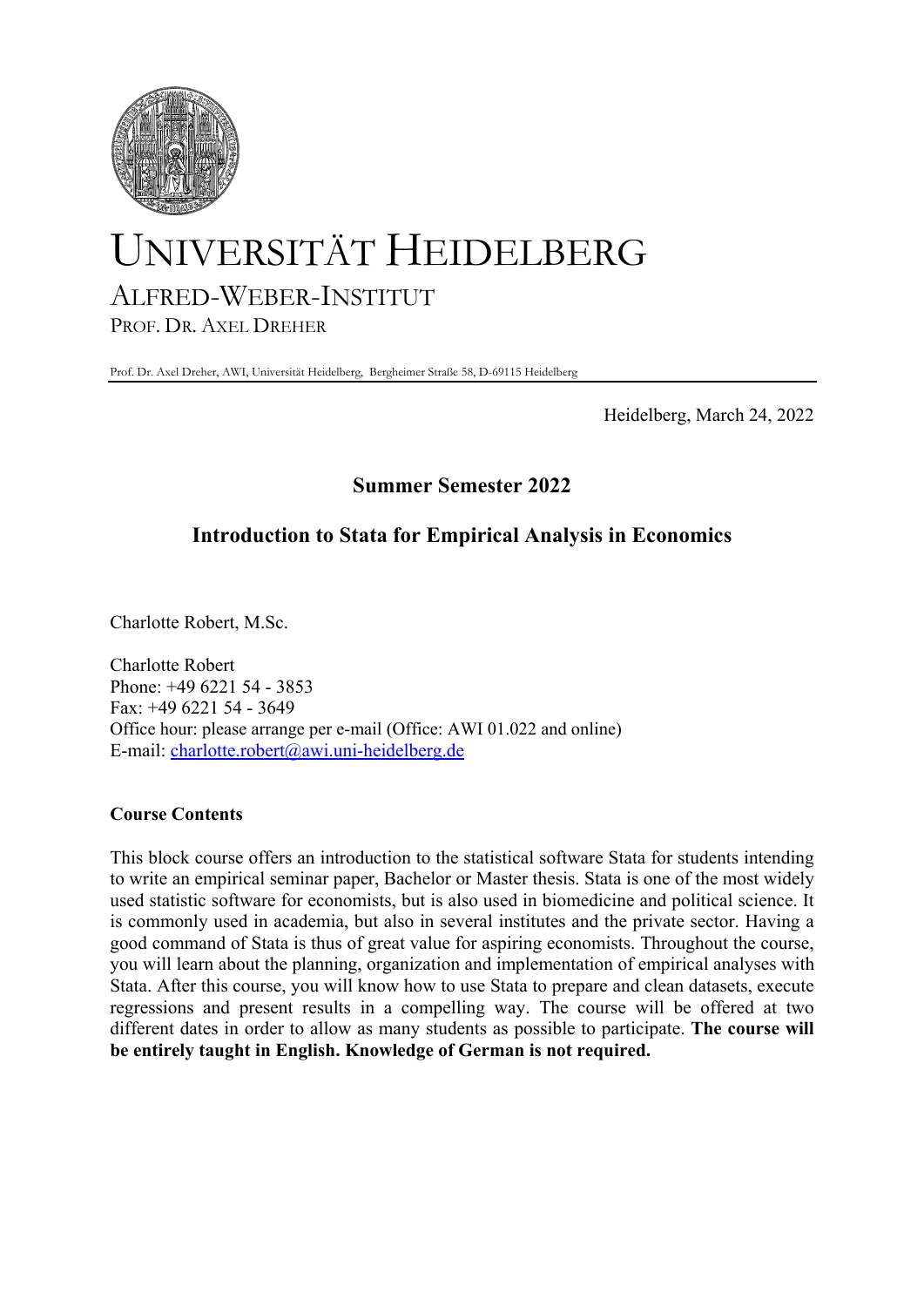#### **Provisional Syllabus:**

- 1. Introduction to Stata; planning and organization of empirical analysis
- 2. Structure of a do file
- 3. Examining and editing data
- 4. Preparing datasets
- 5. Descriptive statistics and graphics
- 6. Linear regressions and analysis

Throughout these chapters, you will get an understanding of the programming syntax used in Stata and know how to use loops, local and global macros efficiently. The last chapters will also include a small introduction on how to generate output tables and regression results that you can easily export to LaTeX or Excel.

# **Course Schedule (15 students each, Course I and Course II have the same content)**

Course I:

Monday, April  $25<sup>th</sup>$ , 2022 9:00am-7:00pm (AWI Room PC Pool II)

**OR** 

Course II:

Monday, May 2<sup>nd</sup>, 2022 9:00am-7:00pm (AWI Room PC Pool II)

# **Registration**

Via e-mail to charlotte.robert@awi.uni-heidelberg.de **before April 20th**. Please include the following information in your registration email: name, student number, and, if applicable, topic of your thesis. You can also mention any topics you would like to be covered in the course. The number of participants is limited and places will be granted by order of registration.

# **Organization**

Please note that participation in this course does not grant any credit points. A participation certificate will be issued. Make sure before the beginning of the course that you have a URZ student account that allows you to use the computers of the university and access to Moodle. You can alternatively bring a laptop with Stata (ideally version 16 or later) installed on it.